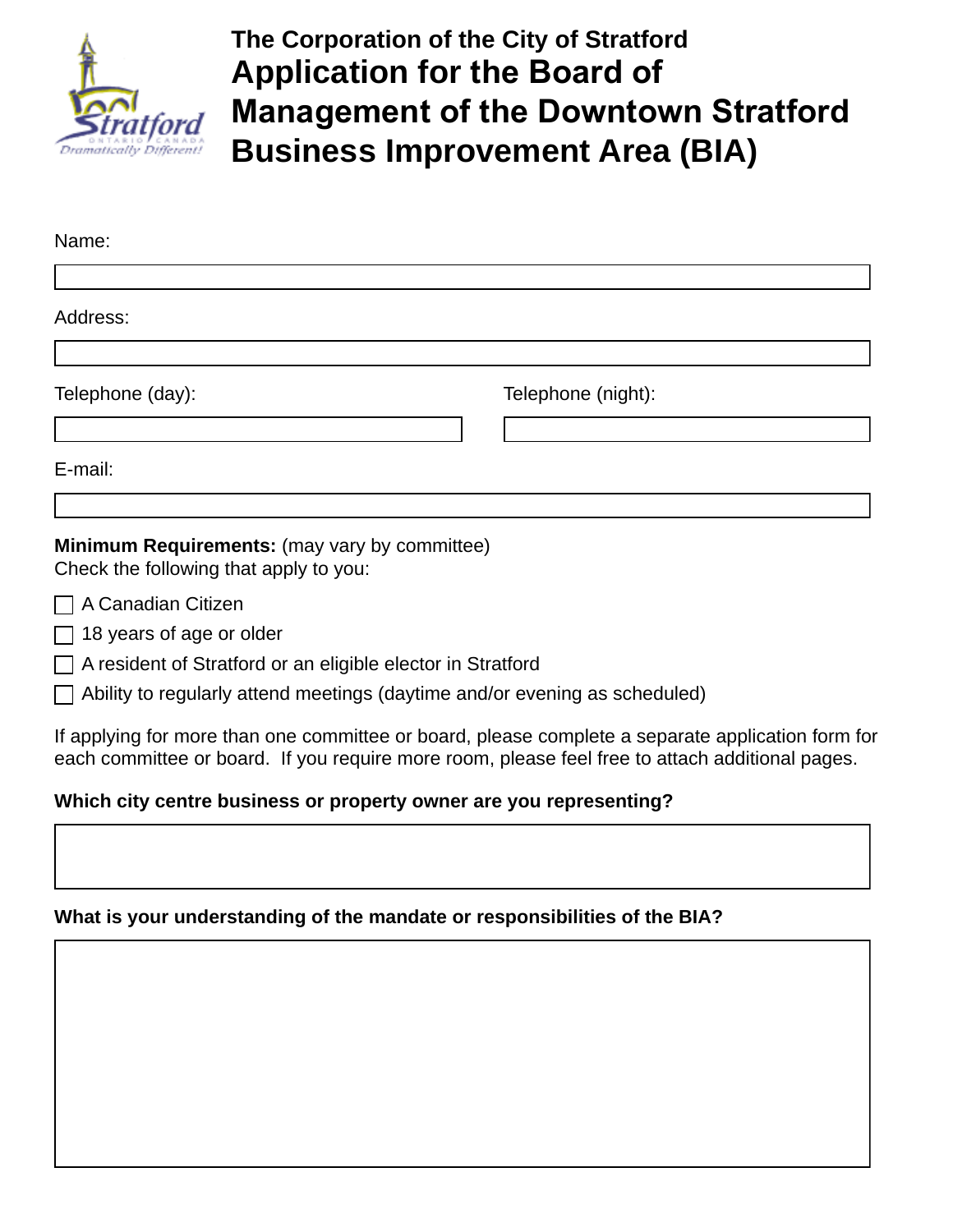#### **Describe your previous volunteer experience serving on committees or boards in the community?**

**How would this previous experience, described above, enhance the work of the BIA?**

**Have you previously served on City boards or committees? If yes, indicate the board or committee and years of service.**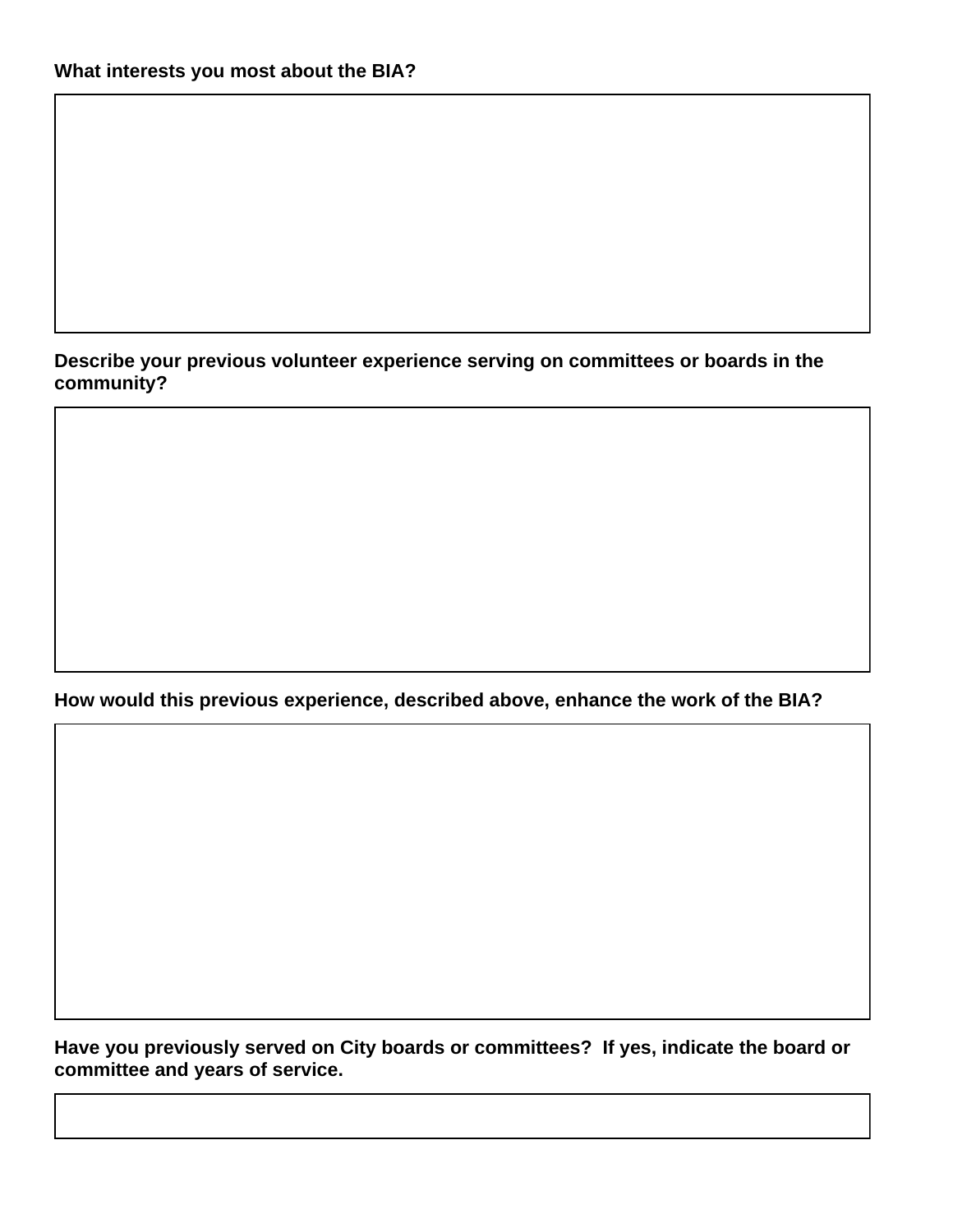# **Business Improvement Area Declaration**

Applicant is to complete Section A or B, but not both.

#### **Section A: Tenant Declaration**

| Name:                    |  |
|--------------------------|--|
| <b>Business Name:</b>    |  |
| <b>Business Address:</b> |  |

I hereby confirm that I am the owner or operator of the business named above. The business is located at the address above and is within the boundaries of the Stratford Business Improvement Area, known as the designated City Centre. I further confirm that I entered into a lease for the premises:

## **Please check one (1) of the following:**

- $\bigcirc$  On or before June 11, 1998
- ◯ After June 11, 1998

# **If entered into the lease after June 11, 1998, please check one (1) of the following:**

- $\bigcirc$  I am responsible for paying the (BIA) City Centre levy.
- $\bigcirc$  I am not responsible for paying the (BIA) City Centre levy.

# **All Tenants to check one (1) of the following:**

- $\bigcap$  I have paid my (BIA) City Centre levy for the most recent year.
- $\bigcirc$  Even though I am responsible for paying the (BIA) City Centre levy, to date I have not paid the levy for the most recent year.

**Name: Telephone Number: Date: Signature:**

If the Applicant applying herein for appointment to the Board of Management of the Downtown Stratford BIA is not responsible for paying any or part of the taxes with respect to the property, the property owner must nominate the Applicant.

#### **Name of the property owner:**

I, being the owner of the property shown above, advise that I am responsible for payment of the taxes. Further, I hereby authorize the Applicant named above, being the tenant of this property, as a nominee to the Board of Management of the Downtown Stratford BIA for the current term of office.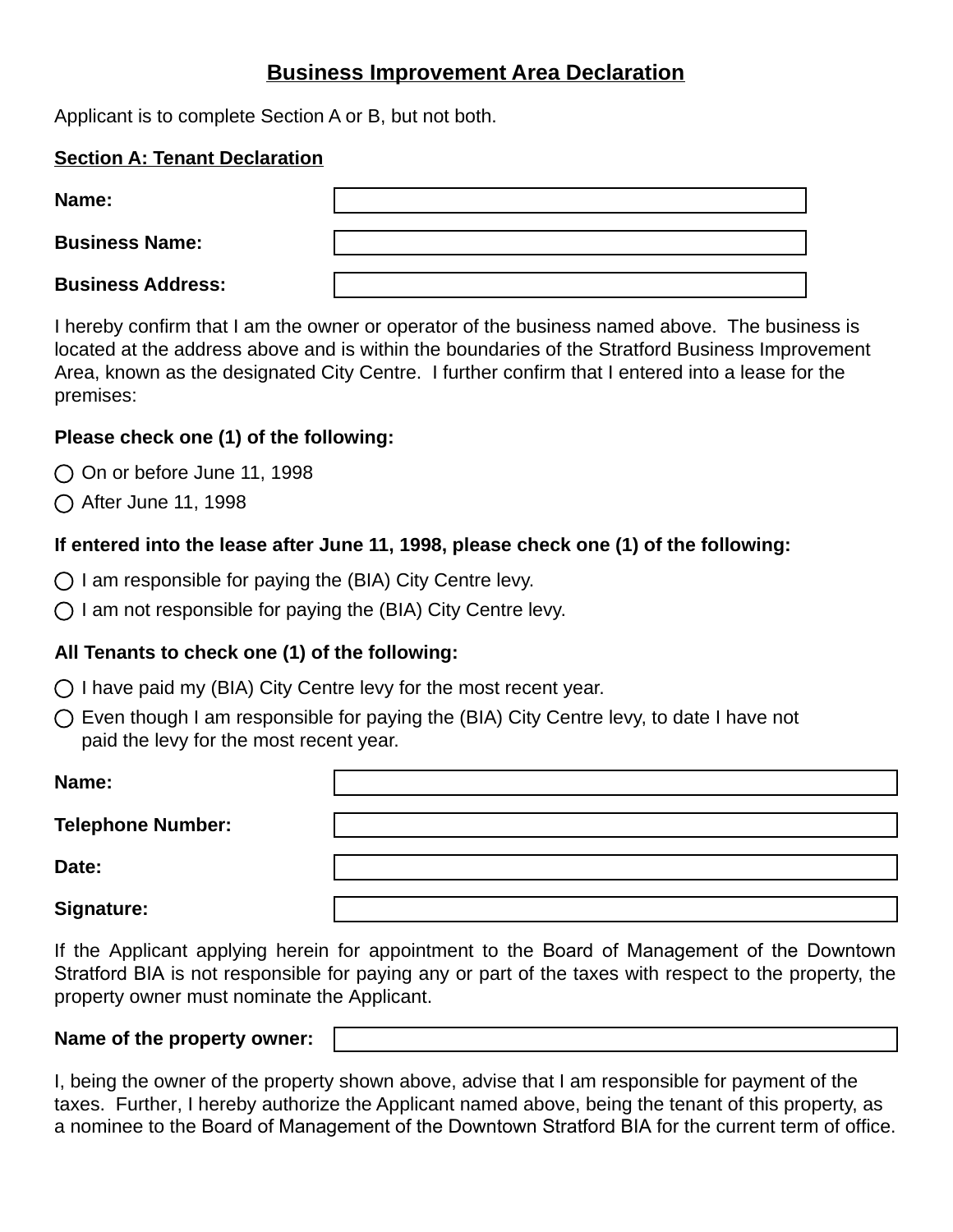| <b>Telephone Number:</b> |  |
|--------------------------|--|
| Date:                    |  |
| <b>Signature:</b>        |  |

|  |  | <b>Section B: Property Owner Declaration</b> |  |
|--|--|----------------------------------------------|--|
|  |  |                                              |  |

| Name:                 |  |
|-----------------------|--|
|                       |  |
| <b>Business Name:</b> |  |

**Business Address:**

I hereby confirm that I am the owner of the property named above, which falls within the boundaries of the Stratford Business Improvement Area, known as the designated City Centre.

### **Please check one (1) of the following:**

- $\bigcirc$  I have paid my (BIA) City Centre levy for the most recent year.
- Even though I am responsible for paying the (BIA) City Centre levy, to date, I have not paid the levy for the most recent year.
- $\bigcirc$  My tenant(s) is/are responsible for paying the (BIA) City Centre levy.

| <b>Telephone Number:</b> |  |
|--------------------------|--|
| Date:                    |  |
| <b>Signature:</b>        |  |
|                          |  |